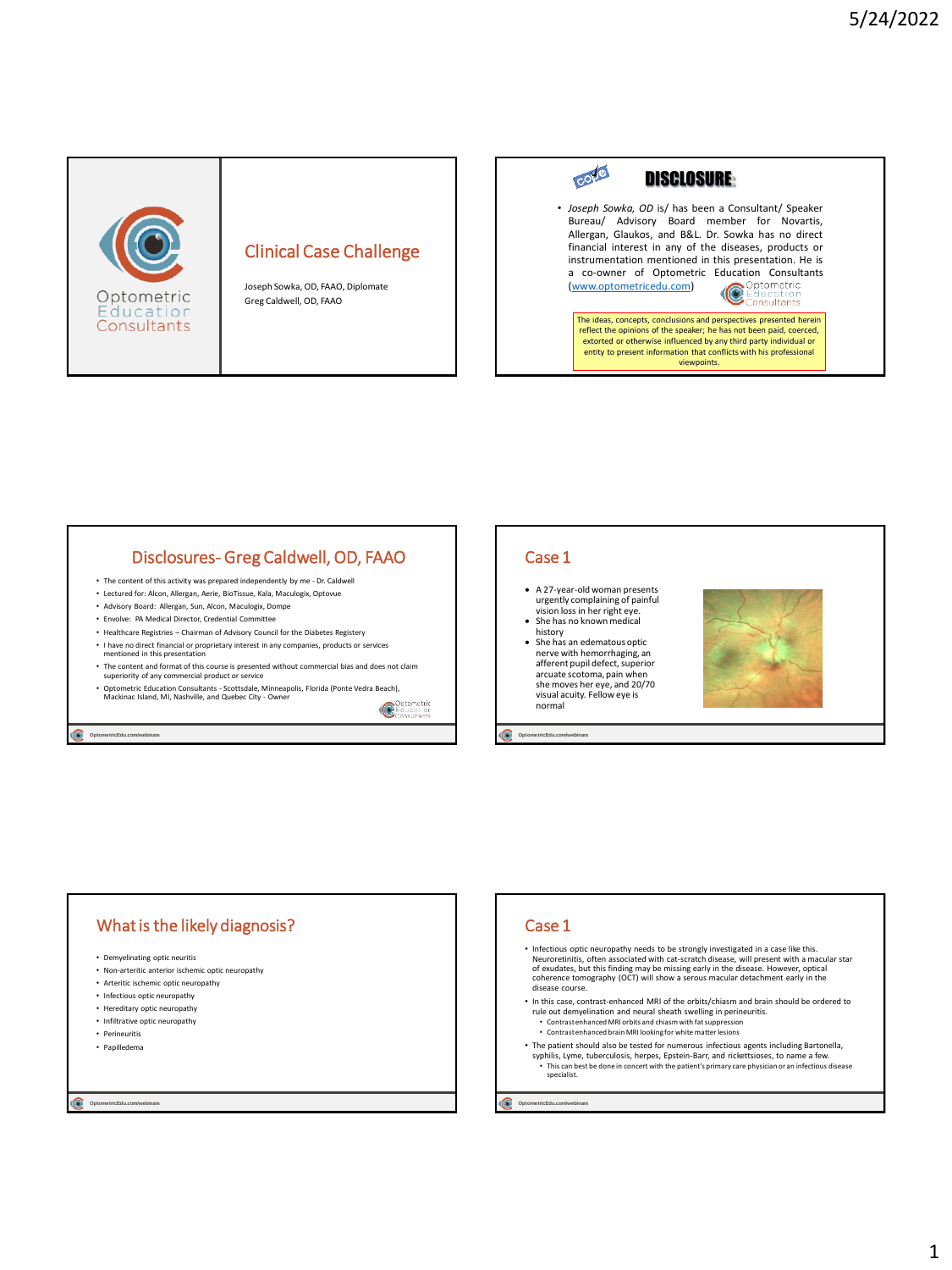## Diagnosis: Infectious Optic Neuropathy

- MRI findings showed optic nerve enhancement possibly consistent with infectious, autoimmune, or granulomatous disease with no evidence of demyelination.<br>
"Basically care
- "Basically says there is something wrong with the optic nerve"
- Serological testing subsequently revealed very high titers of Epstein Barr Nuclear Antibody IgG and Epstein Barr Capsid Antibody IgG.
- The pathogenesis of infectious optic neuropathies may involve direct involvement of the optic nerve by a pathogen and /or indirect involvement with inflammatory, degenerative, or vascular mechanisms.

**Optome tricEdu.com/webinars**

#### INFECTIOUS OPTIC NEUROPATHY

#### • Syphilis

- Retrobulbar, papillopathy, neuroretinitis, perineuritis
- Retrobular, bulbar: severe vision reduction • Perineuritis has normal vision, MRI optic sheath
- enhancement
- Lyme mimics syphilitic optic neuropathy
- Bite of mammalian deer tick- can cross react with syphilis
- Toxoplasmosis, HIV/AIDS, CMV • Destructive to vision
- Neuroretinitis
	- Typically benign lymphoreticulosis(cat scratch disease)

**Optome tricEdu.com/webinars**





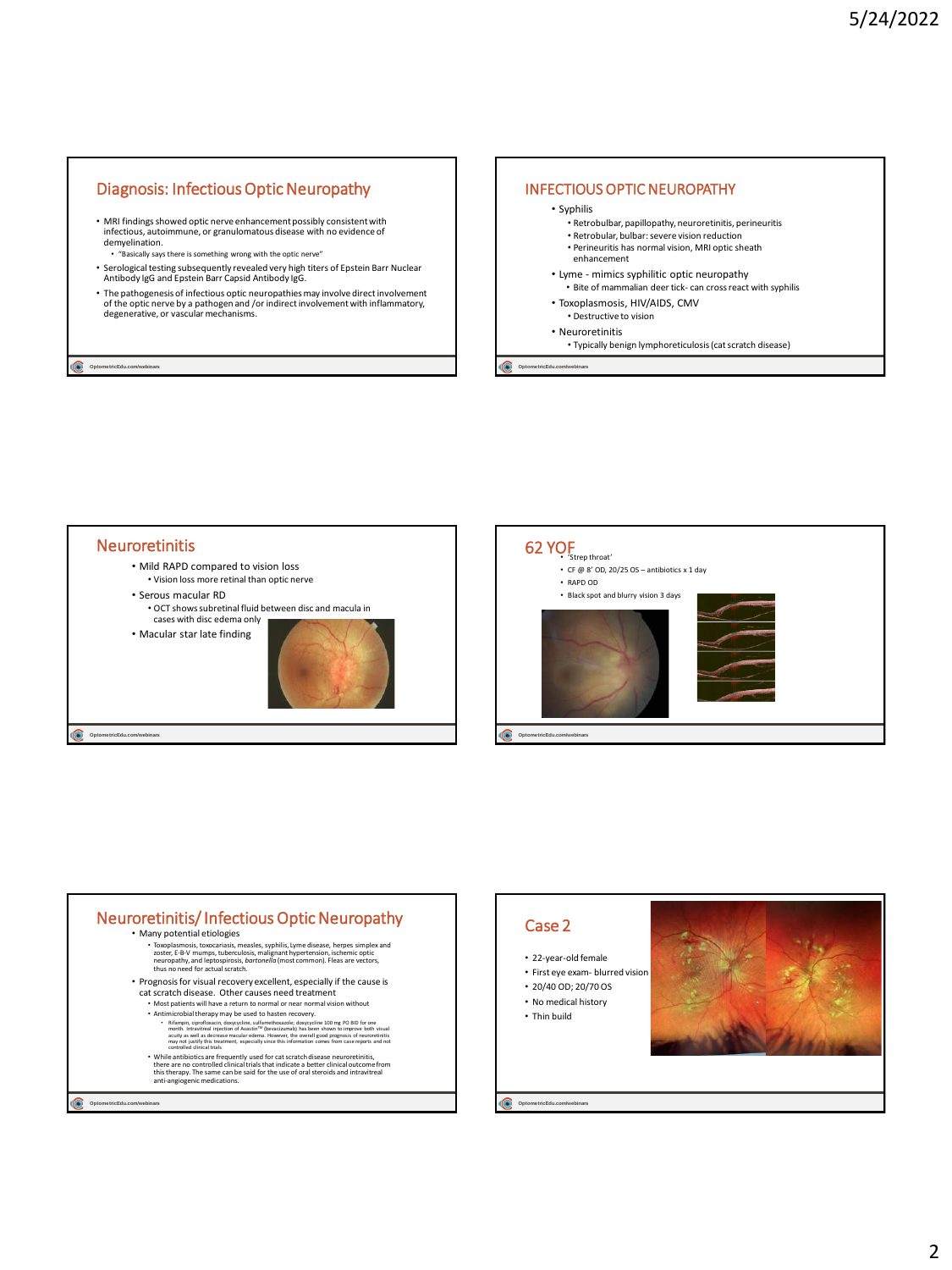## What is the likely diagnosis and plan?

- Bilateral CRVO- coagulopathy workup
- Idiopathic intracranial hypertension- prescribe diamox and weight loss
- Brain tumor- immediate MRI
- Malignant hypertension- BP assessment and ER referral
- Infectious optic neuropathy because that was what the last case was • Help! I don't know. That's why I'm here

**Optome tricEdu.com/webinars**

#### Case 2

**Optome tricEdu.com/webinars**

C

• BP 180/144 • Likely diagnosis- malignant hypertension • But it *could* be other things







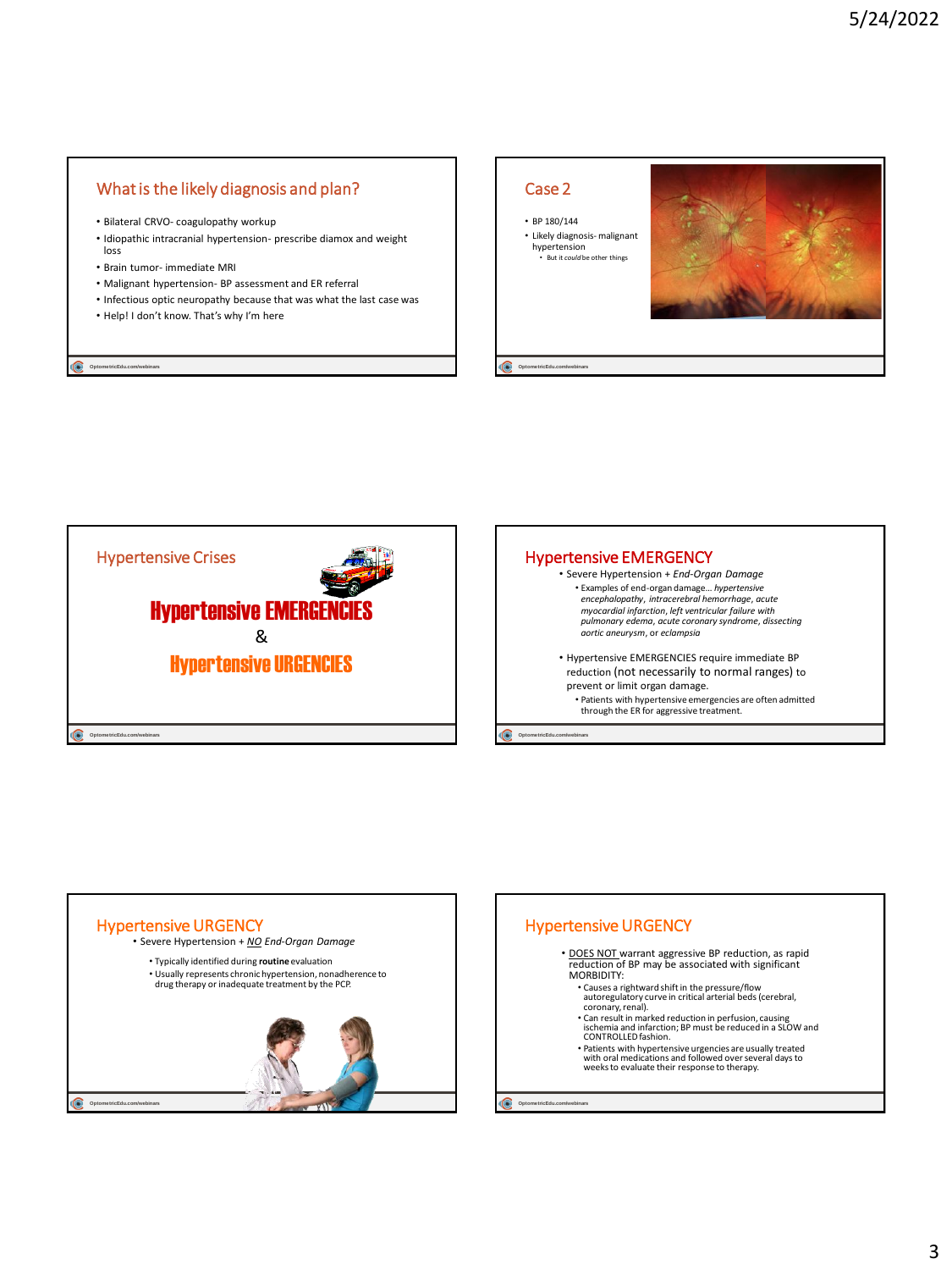## Case 3

- 33-year-old-femaleHorizontal diplopia
- Headache
- TVOs 20/day
- Denies OCP, tetracyclines, vitamin A
- Lost 10 lbs- headaches improved
- 118/72

**Optome tricEdu.com/webinars**

• 5'5"; 160lbs; BMI 26.62



## What is the most likely diagnosis?

- Pseudotumor cerebri
- Idiopathic intracranial hypertension (IIH)
- Malignant hypertension
- Intracranial mass lesion
- Venous sinus thrombosis

**OptometricEdu.com/webin** 

#### PTC vs. IIH

- Pseudotumor Cerebri (PTC)
- •Increased intracranial pressure in the absence of an intracranial mass lesion
- •Many causative agents have been identified
- Idiopathic Intracranial Hypertension (IIH) •Increased intracranial pressure without an identifiable
- cause •Young, obese females are at risk
- •Primary PTC
- •IIH
- •Poor CFS drainage

**OptometricEdu.com/** 

#### PSEUDOTUMOR CEREBRI DIAGNOSIS

- Si/SX: consistent with increased ICP
- Papilledema
- Normal neurological examination
- except for cranial nerve 6 abnormalities
- Neuro-imaging: Normal without evidence of hydrocephalus, mass, or structural lesion, thrombosis
- Normal CSF composition
- **Elevated LP opening pressure - Adults: > 250 mm CSF**
- 
- **- Children: > 280 mm CSF > 250 mm CSF if not sedated/obese**

**Optome tricEdu.com/webinars**

#### PSEUDOTUMOR CEREBRI DIAGNOSIS

- LP may be deferred if:
- MRI/MRV shows no additional abnormalities and has characteristic findings of flattened globe and empty sella.
- No evidence of fever or acute infection
- Typical profile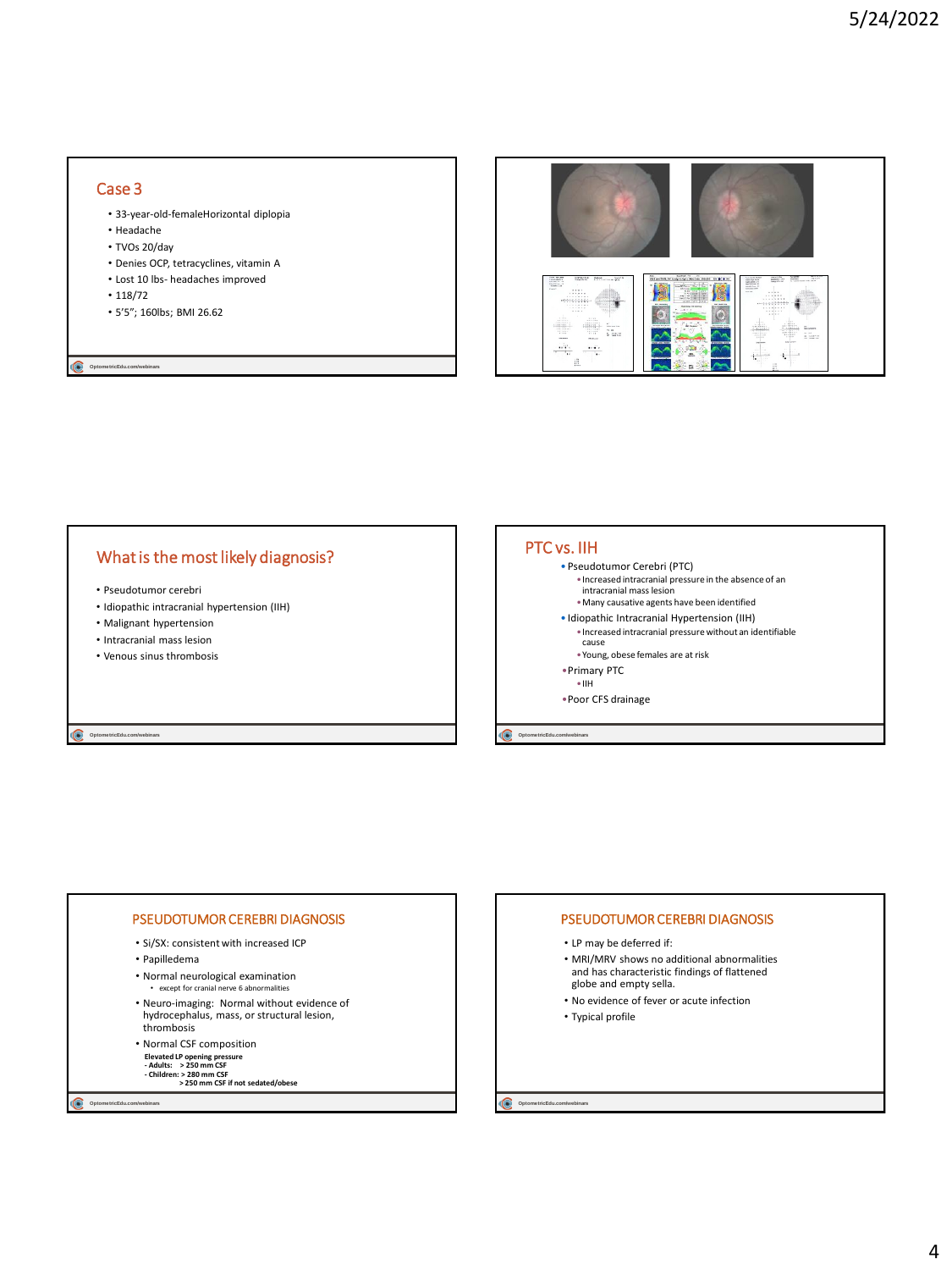#### **Optome tricEdu.com/webinars** Case 4 • 16-year-old-male • Vision has been fluctuating for 6 weeks • PCP feels it's normal growth spurt • Mom feels it's migraines as there is a strong family history • Still wants eyes checked • VA 20/20 OD/OS uncorrected • Externals: normal • Meds • Inhaler for asthma PRN • Minocycline 50 mg BID PO for acne



## Polling question 4: What is the most likely diagnosis?

- Pseudotumor cerebri
- Idiopathic intracranial hypertension (IIH)
- Malignant hypertension

**Optome tricEdu.com/webinars**

- Intracranial mass lesion
- Help! I don't know. That's why I am here



#### Precautions With Oral Tetracycline Analogs

- Enhanced photosensitivity
- Avoid in children and pregnancy (Category D)
- Can enhance Coumadin
- Can enhance the action of digoxin
- ?Long term use with increase risk of breast cancer?
- 
- 1 paper/study, not regarded as highly reliable study Further investigation discredited the association
- Benign intracranial hypertension, reported cases 17 cases from 1978-2002



MAYBE NEXT TIME YOU'LL

寧

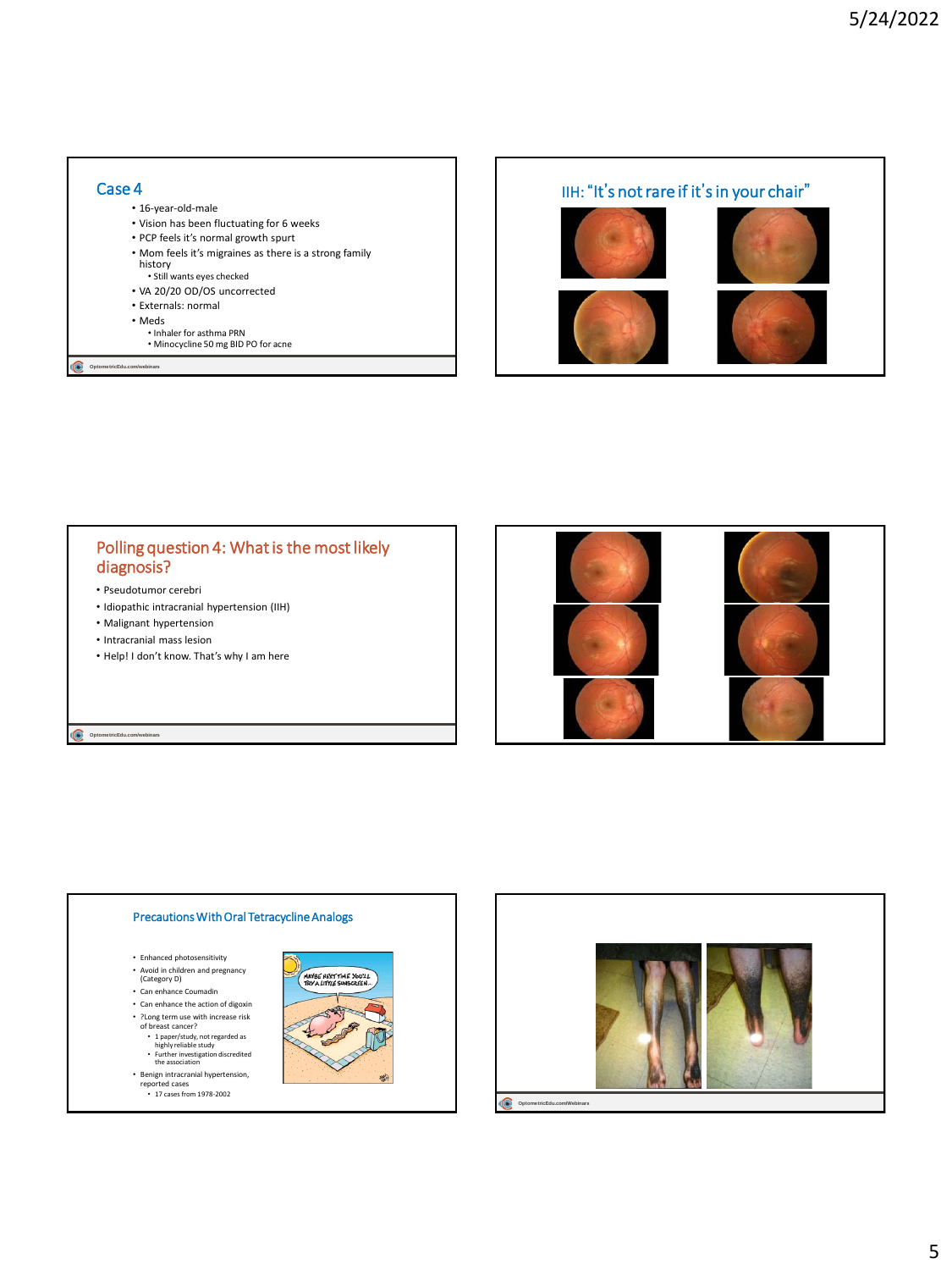



## Case 5

- A 13-year-old female was referred for painless reduced vision (20/40) in her left eye with a concurrent abnormal screening visual field, reportedly elevated intraocular pressure (IOP), and an afferent pupillary defect.
- Her previous exam was 3 weeks earlier and she had been previously referred to an ophthalmologist over a year earlier by another optometrist, but her mother did not know why and did not take her.

#### **Optome tricEdu.com/webinars**

## Case 5

- The key piece of diagnostic information was her IOP
- 28 mm Hg OD and 43 mm Hg OS by Goldmann applanation.
- Pachymetry was slightly thick at 593µ OD and 595µ OS
- There were no biomicroscopic or gonioscopic abnormalities and both angles were open.

#### G **Optome tricEdu.com/webinars**

## What is the most likely diagnosis?

- Orbital tumor OS causing cupping and elevated IOP
- POAG
- Juvenile open angle glaucoma
- Congenital glaucoma

#### Q. **Optome tricEdu.com/webinars**

### JOAG

- OAG diagnosed during childhood
- Occurring between age 3 years and early adulthood (40 yrs?)
- Pressure rise occurs after 3rd birthday, but before 16th birthday
- More aggressive course in JOAG than POAG. • Anterior segment and anterior chamber angle normal
- 
- Appears to be autosomal dominant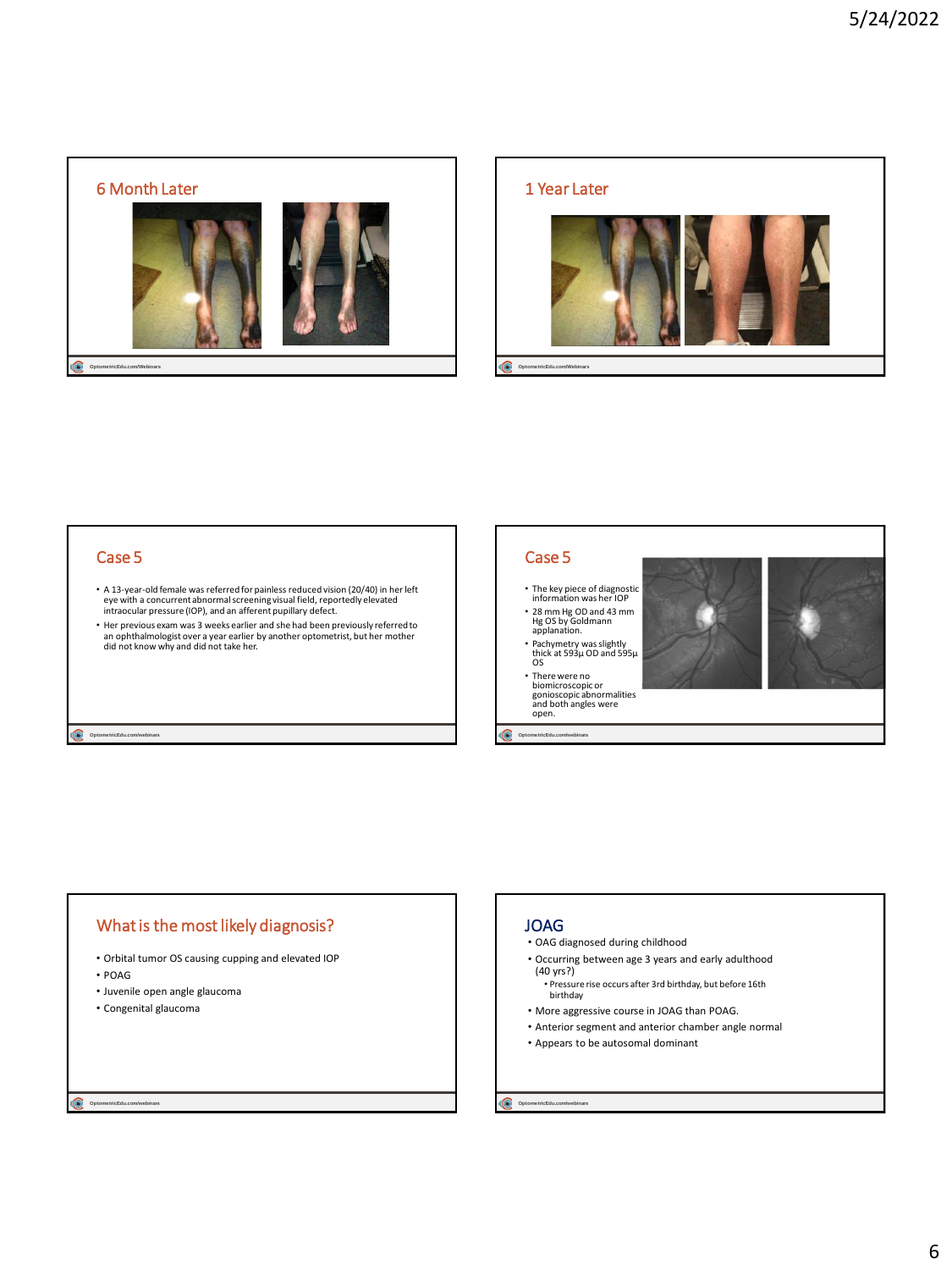

### JOAG

- Developmental immaturity of the trabecular meshwork
	- Endothelial cells lining the inner wall of Schlemm's Canal lack giant vacuoles
	- Thick, compact tissue on the anterior chamber side of Schlemm's canal
	- Abnormal deposition of ground substances.
- Essentially normal appearance
- Note: There are no 'normal tension' JOAG pts • IOP *will* be high

**Optome tricEdu.com/webinars**



#### Case 6

• A 53-year-old man who had been treated for advanced glaucoma presented with slowly progressive, painless vision loss in his right eye. He had missed his visits for the past year, though he had been obtaining medication refills through his pharmacy. His vision in this eye is Light Perception. A year earlier, it was 20/200 and 3 years earlier it was 20/70 with fixation loss from glaucoma.

**Optome tricEdu.com/webinars**

## What is the most likely cause?

- Advancing glaucoma and snuff out of vision
- An orbital tumor
- Angle closure
- Cataract
- Help! I don't know. That's why I'm here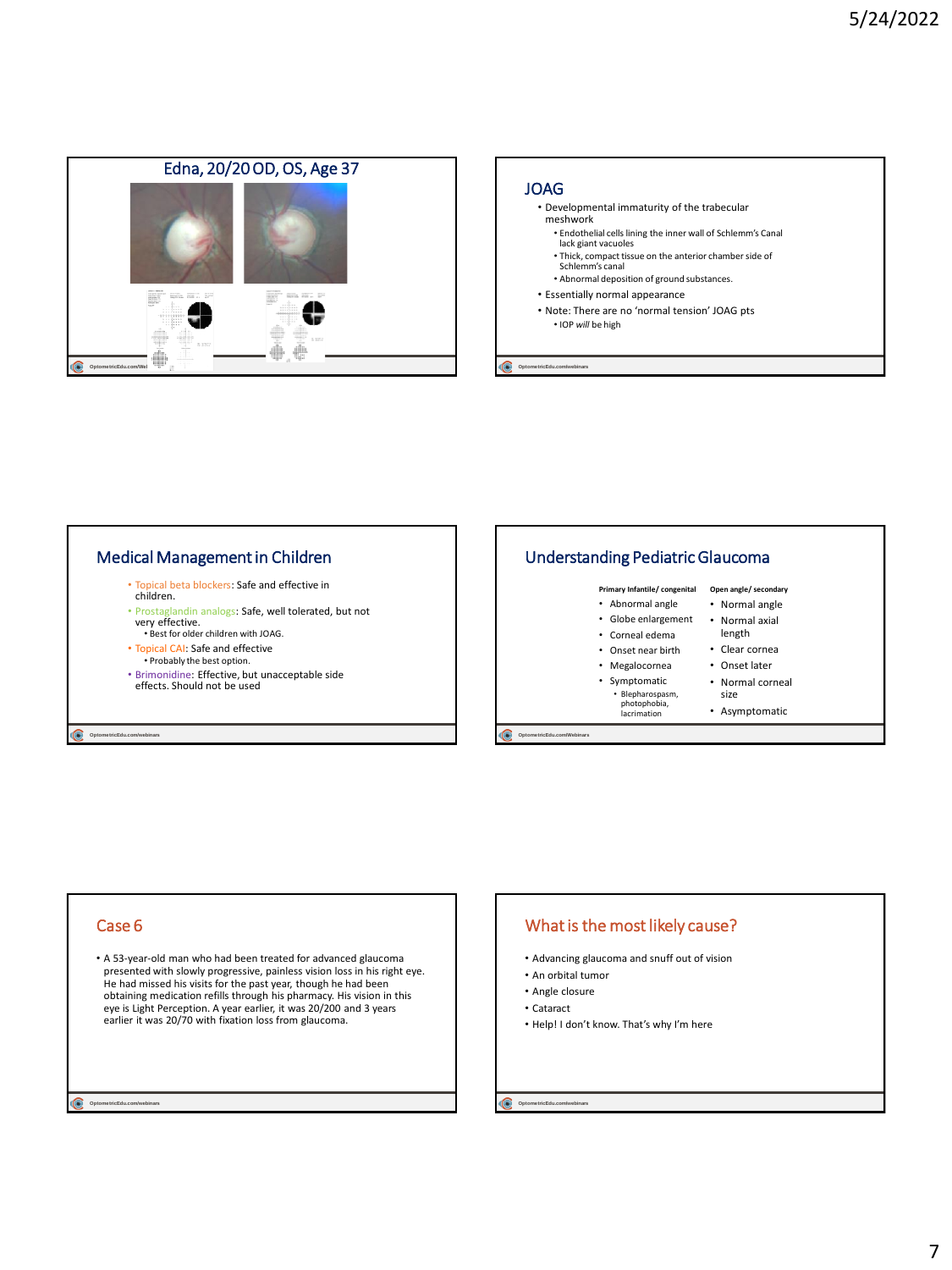



## Lens Induced Glaucomas

• Phacolytic

- Phacomorphic
- Lens particle
- Phacoanaphylactic (retained lens fragments)





**OptometricEdu.com** 

## Case 7

• A 25-year-old woman was involved in a minor automobile accident where she was hit by another driver. The accident was reportedly minor, with no initial injury to either driver, and both cars were able to be driven away. She felt that she experienced only a mild-tomoderate bump during the accident with no head trauma or loss of consciousness. However, immediately upon waking the next morning, though she had no physical pain, she experienced profound double vision.

**OptometricEdu.com/** 

#### What is the likely cause? • A subarachnoid hemorrhage • Help! I don't know. That's why I'm here Case 7 • She described the diplopia as vertical and worse at near. She had a distinct right hyper deviation which, on alternate cover test, worsened in left gaze and right head tilt. This was a signature motility of a cranial IV (trochlear) palsy.

**Optome tricEdu.com/webinars**

**Optome tricEdu.com/webinars**

• A third nerve palsy • Orbital fracture • Fourth nerve palsy • Sixth nerve palsy

8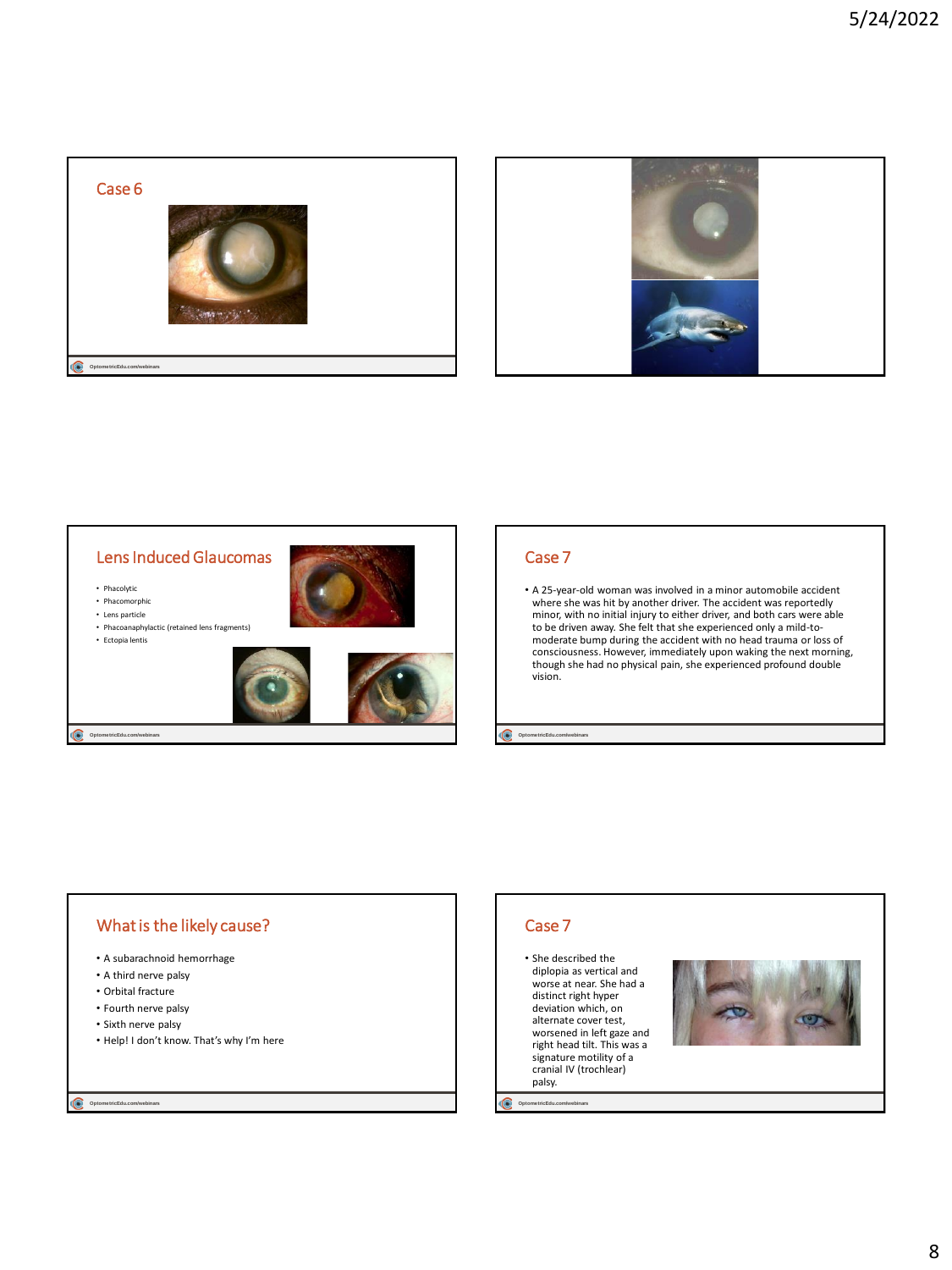







## How many things do you see wrong here?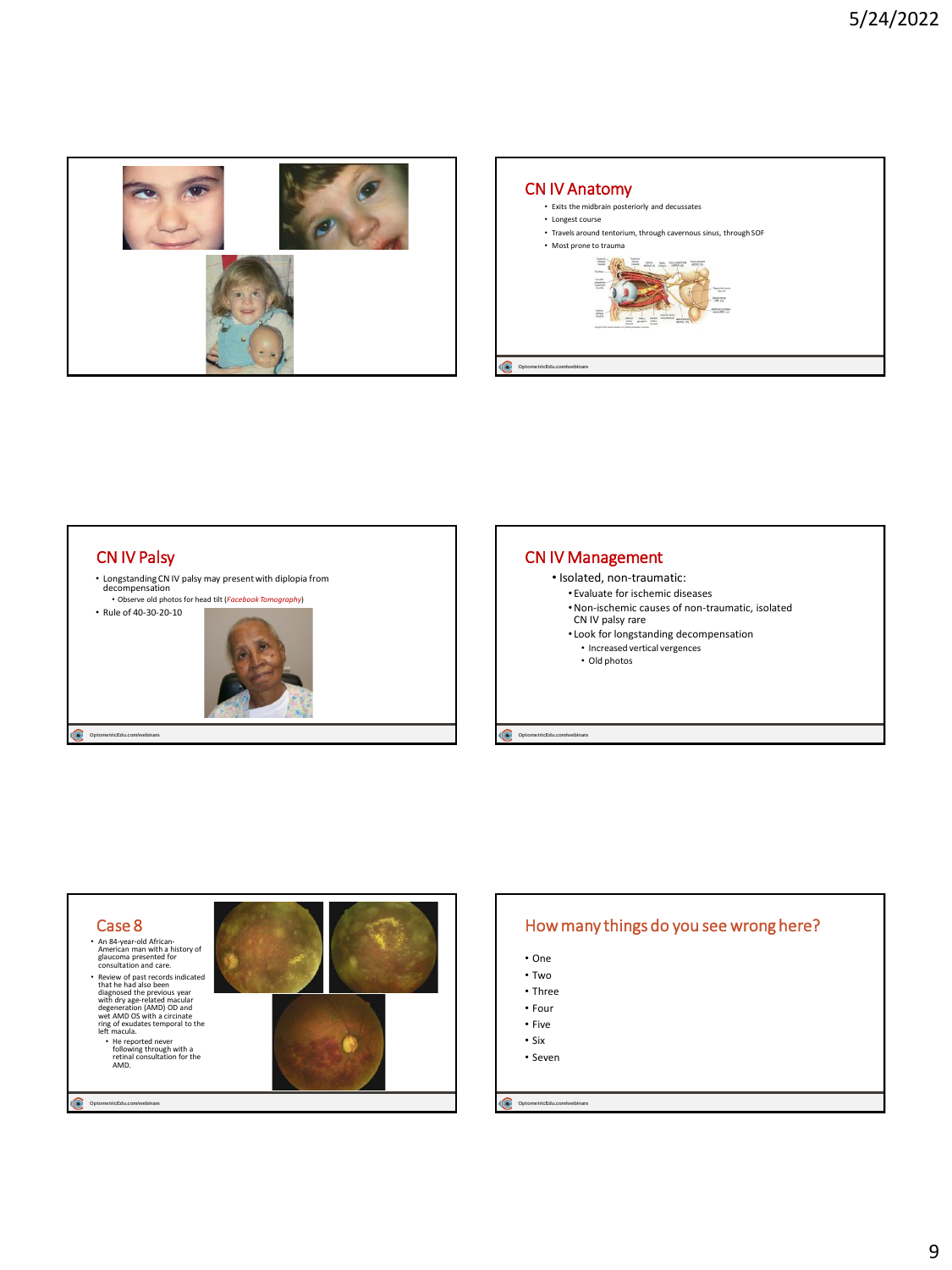## Does this patient have wet AMD?

• Yes • No

 $\odot$  opto

#### Case 8

- Dilated fundus examination revealed an extensive hemi-retinal vein occlusion in the right eye, advanced glaucomatous disc damage OU, scattered retinal drusen OU, asteroid hyalosis OS, disc collaterals OS and curiously a circinate ring of exudates OS nearly identical to the description from the previous record.
- Macular degeneration in a patient of African descent is a very uncommon occurrence.
- The unchanging ring of exudates would not be consistent with wet AMD.
- Careful inspection revealed a saccular dilatation within the circinate exudates consistent with a retinal arterial microaneurysm (RAM).

**Optome tricEdu.com/webinars**

## Case 8

- Retinal arterial macroaneurysms are acquired saccular or fusiform dilatations of the large arterioles of the retina. Patients who develop RAM are typically in the 50–80-year-old age range.
- RAM are caused by a break in the internal elastic lamina of the arteriole wall, through which serum, lipids and blood exude into the surrounding retina.<br>The natural course of RAM typically involves spontaneous sclerosis
- 
- 
- F there is leakage in the form of exudation and/or hemorrhage that does not threaten<br>the macula, then monitoring at 1-3 month intervals is indicated.<br>Hemorrhage threatens or involves the macula or if there is persistent ma

**Optome tricEdu.com/webinars**

## Case 9

- A 46-year-old woman
- She had a history of breast cancer 5 years earlier and was using tamoxifen.
- She reported that she got some cleaning fluid in her right eye 4 weeks earlier.
- She said that she had some moderate pain and visual<br>blur which subsided, but then several hours later her<br>vision significantly diminished in this eye. She attributed<br>this to the chemical getting in her eye.<br>• She was now
- RAPD OD
- 
- Pale optic disc with attenuated retinal arterioles OCT showed profound retinal thinning.

**Optome tricEdu.com/webinars**



## What is the likely diagnosis?

- Arteritic anterior ischemic optic neuropathy
- Non-arteritic anterior ischemic optic neuropathy
- Central retinal artery occlusion
- Chemical injury to the optic nerve
- Orbital tumor
- Optic neuritis

**Optome tricEdu.com/webinars**

#### Case 9

• Based upon her history of sudden, painless vision loss, a pale disc, attenuated retinal vessels, and profound retinal thinning on OCT, she was diagnosed with a central retinal artery occlusion (CRAO). The chemical exposure had no bearing.

#### • Potential causes:

- Heart disease, cardiovascular disease, giant cell arteritis, smoking, obesity, carotid artery disease, bacterial endocarditis. • Emboli from various sources travel through the vascular system becoming lodged inside the
- central retinal artery obstructing the flow of blood to distal tissues.
- Calcific emboli are most likely to cause retinal artery occlusion and are often cardiac in origin.<br>Etiologies related to malfunctioning clotting factors in blood such as antiphospholipid<br>disease, factor VIII abnormality al etiologies.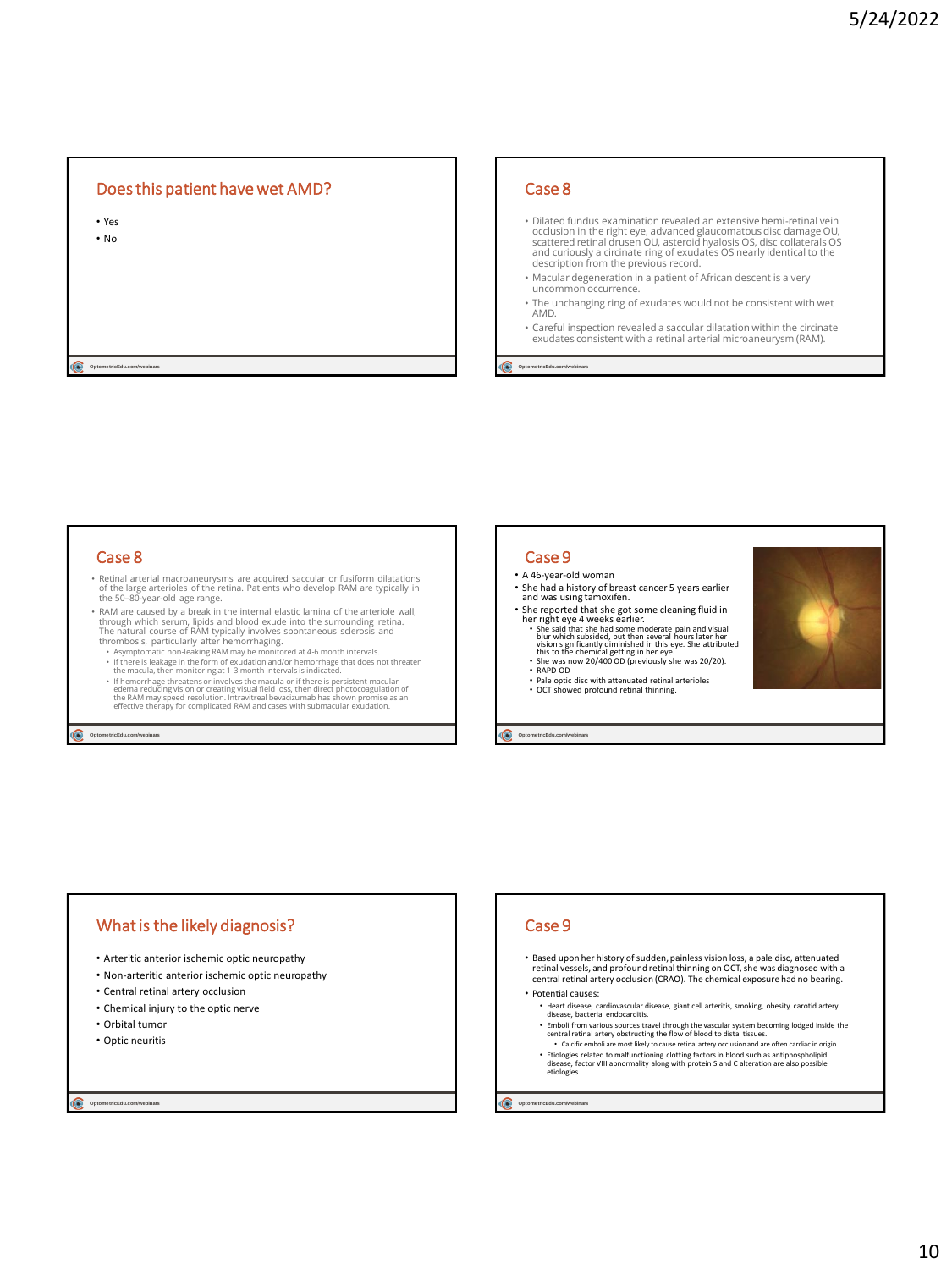### Case 9

- 46-year-old patient, conditions such as giant cell arteritis, atherosclerosis, hypertension and diabetes are not likely
- Tamoxifen is a selective estrogen receptor
- Tamoxifen has been noted to cause a crystalline retinopathy and should be in the differential of<br>possible causes. However, this patient had a unilateral occurrence and no crystalline maculopathy,<br>thus a direct cause is u
- 
- CRAO can be caused by inherited or acquired thrombophilia, especially homocysteinemia. Thrombophilia is also caused by exogenous estrogens (oral contraceptives, tamoxifen). • Breast cancer create a pro-thrombotic state with an increased risk of thromboembolism.
- Tamoxifen-associated thrombophilia likely precipitated her CRAO<br>As the occulusion was over a month old, urgent referral to a stroke unit stroke was not<br>required. Communication was made with the patient's primary care physi

**Optome tricEdu.com/webinars**

## Case 10: 78 YOF

- Sudden onset of ptosis OS
- Immediately following parathyroid surgery
- Headache and eye pain
- Dilation lag and positive Iopidine test



C **Optome tricEdu.com/webinars**

#### **Discussion**

- What is Horner's Syndrome?
	- a triad of clinical signs arising from disruption of sympathetic innervation to the eye and ipsilateral face that causes *miosis*, upper lid *ptosis*, mild elevation of the lower lid, and *anhydrosis* of the facial skin.

## What is the most likely cause?

- Lung cancer
- Carotid dissection
- Direct surgical trauma to the nerve
- Migraine
- Help! I don't know. That's why I'm here

OptometricEdu.com/

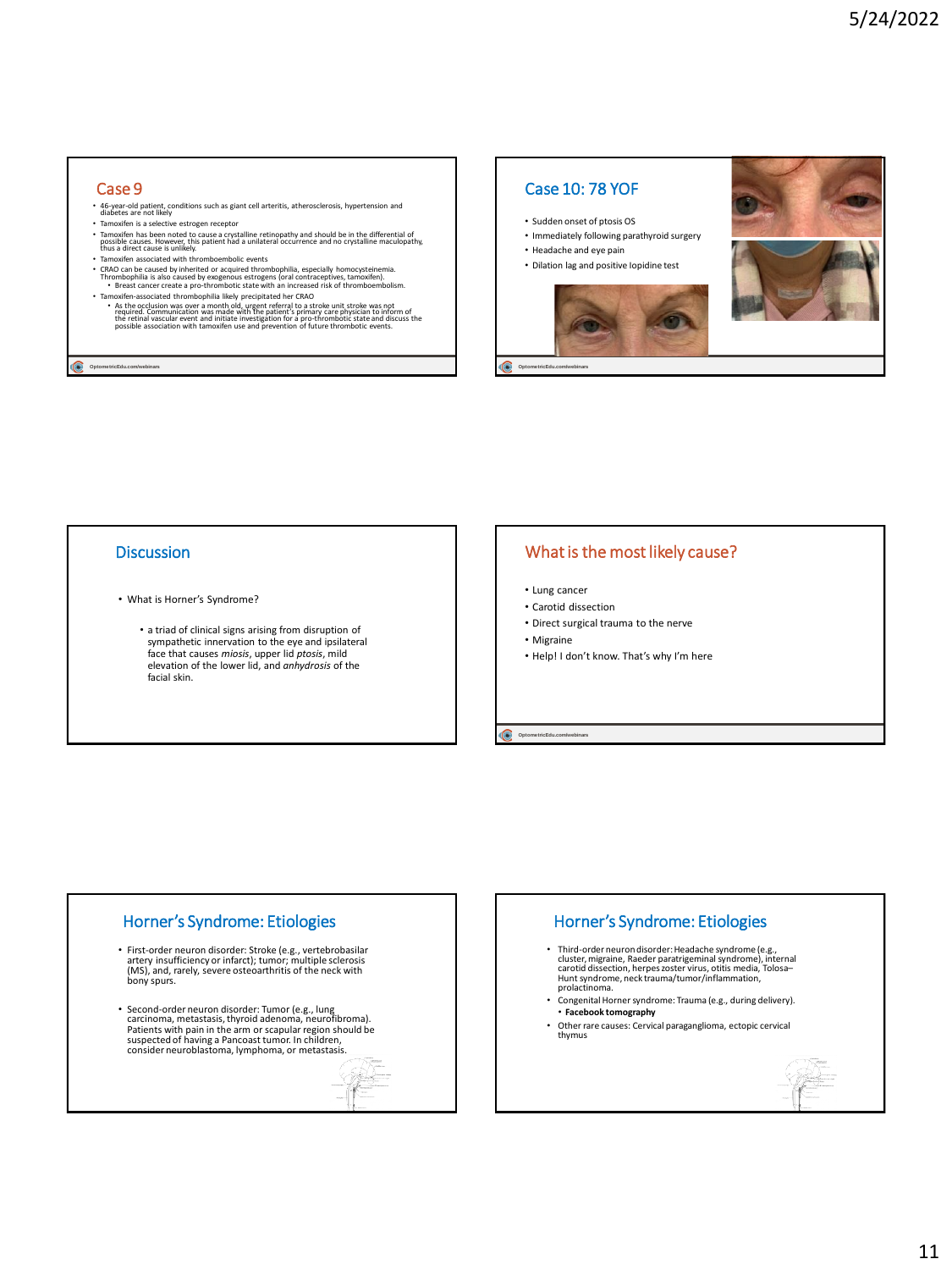

# **Optome tricEdu.com/webinars** Carotid Dissection • Carotid artery dissection presents with the sudden or gradual onset of ipsilateral neck or hemicranial pain, including eye or face pain • Often associated with other neurologic findings including an ipsilateral Horner's syndrome, TIA, stroke, anterior ischemic optic neuropathy, subarachnoid hemorrhage, or lower cranial nerve palsies • 52% with ocular or hemispheric stroke with 6 days • 67% within first week; 89% within 2 weeks; none after 31 days • Horner's from suspected carotid dissection should go to ER

## Case 11: 72 YOWF

- New onset flashing lights OD (OU?) • No floaters
- 20/20 OD, OS
- PERRL (-) RAPD
- CF Full OD, OS
- MF IOL OU
- Asthma; hyperlipidemia

**Optome tricEdu.com/webinars**

## What is the most likely etiology

- Retinal detachment
- PVD
- Migraine
- Some other weird thing because this is too easy
- I don't know and that's why I'm here

**OptometricEdu.com/**